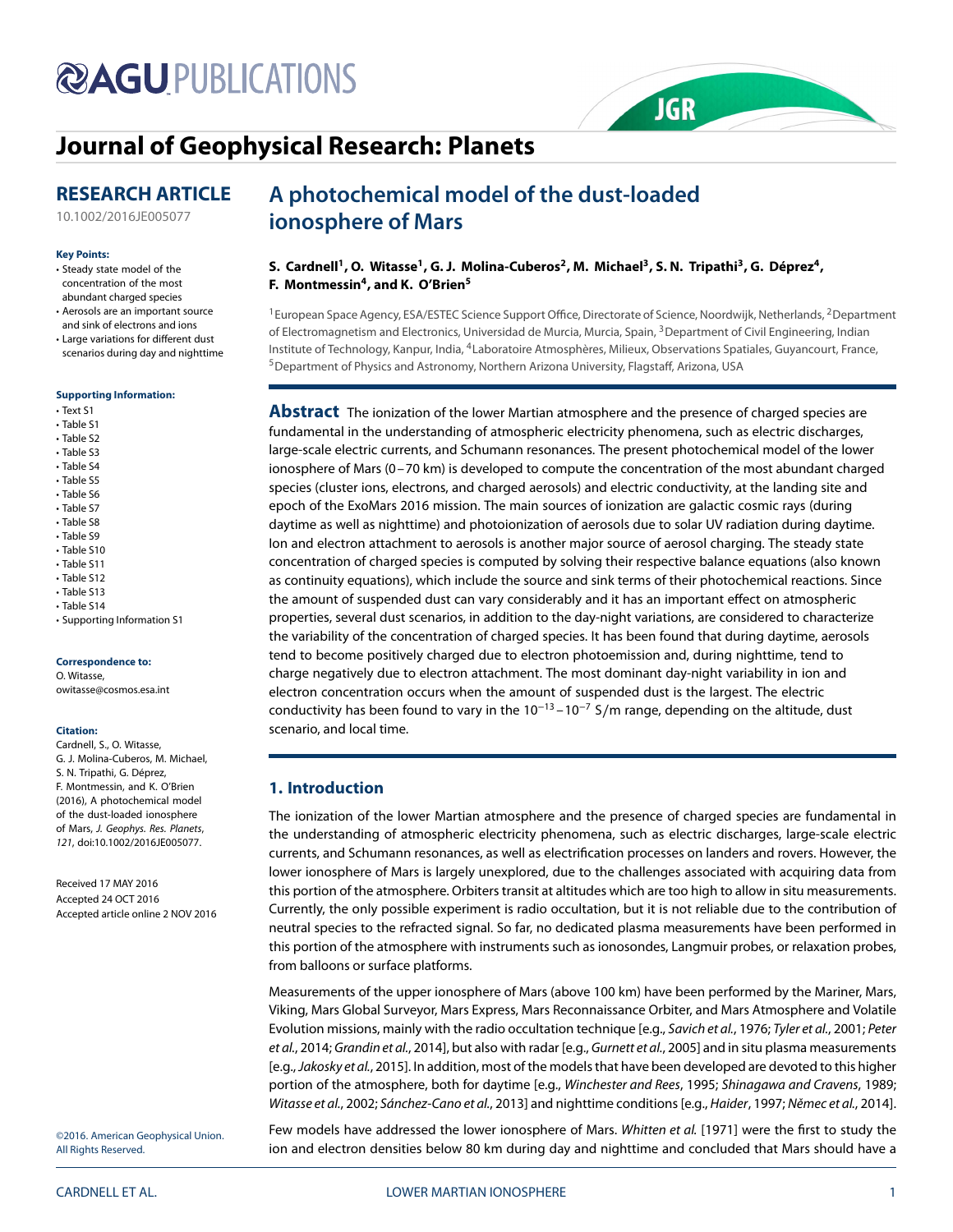D region and a permanent low-lying electron layer that becomes quite distinct at night. Molina-Cuberos et al. [2001] developed a more sophisticated model with numerous reactions and more accurate reaction rates and reported that cluster ions are the most abundant charged species. The effect of aerosol charging was considered by Michael et al. [2007, 2008] and concluded that the resulting ion and electron concentrations, as well as electric conductivity, are strongly influenced by this process.

ExoMars 2016, which consists of a Trace Gas Orbiter plus an entry, descent and landing demonstrator module, known as Schiaparelli, is a joint ESA-Roscosmos mission scheduled to arrive at the Red Planet on 19 October 2016 [Vago et al., 2015]. Atmospheric Radiation and Electricity Sensor (ARES), the electric field and conductivity sensor on board the Schiaparelli lander, will conduct the very first measurement and characterization of the Martian atmospheric electricity. The instrument, a compact version of the former ARES instrument for the ExoMars Humboldt payload [Berthelier et al., 2000], is composed of an electronic board, with an amplification line and a real-time data processing, which handles the electric signal measured between the spherical electrode (located at the top of a 27 cm high antenna) that adjusts itself to the local atmospheric potential, and the lander structure connected to the ground [Déprez et al., 2014, 2015a]. The proper data analysis and interpretation of micro-ARES depends strongly on reliable modeling of the interaction between the instrument and the charged species in the surrounding atmosphere [Déprez et al., 2015b; Cardnell et al., 2016].

In the framework of the data interpretation and analysis of micro-ARES, the present photochemical model of the lower ionosphere of Mars (0–70 km) is developed to compute the concentration of the most abundant charged species and electric conductivity, at the landing site and epoch of the ExoMars 2016 mission. This model is based on Michael et al. [2008], which has been improved. The following sections describe the photochemical reactions that interrelate ions, electrons and charged aerosols, the assumptions adopted in the model, and the results for different dust scenarios during both day and nighttime.

#### **2. Overview of the Lower Ionosphere of Mars**

One of the major sources of ionization in all lower planetary atmospheres is galactic cosmic rays (GCR). The solar modulation is the dominant source of GCR variability, and the ionization rate of the atmosphere is lower at higher solar activities [Bazilevskaya et al., 2008]. The interaction between GCR and the neutral atmosphere produces positive ions and electrons, which quickly react in a complex sequence leading to long-lived cluster ions [Elrod, 2003].

In the lower atmosphere of Mars, the neutral species are ionized by the flux of GCR forming positive ions, such as the most abundant CO $_2^+$ , N $_2^+$  and Ar $^+$ , and electrons, which are captured by electrophilic molecules, such as O, O<sub>2</sub>, and O<sub>3</sub>, to form negative ions [Sheel and Haider, 2012]. The ionization rate due to GCR can be calculated using a code of the transport of high-energy radiation [O'Brien, 1978] based on the theory developed in O'Brien [1970], which has been validated in numerous occasions. The main input to this GCR model is the solar activity, the composition of the neutral atmosphere, and its density and scale height as a function of altitude. Contrary to the case of Earth [Rycroft et al., 2008] and Titan [Lorenz et al., 2002], at Mars the ionization of the neutral lower atmosphere due to radioactive material in the surface is negligible in comparison to that due to GCR [Hassler et al., 2014].

Subsequently, below 70 km, the positive ions undergo numerous chemical reactions that involve various species, such as CO $_2^+$ , O $_2^+$ , and H $_2$ O, ultimately forming the stable and most abundant cluster ions H $_3$ O $^+$   $({\rm H_2O})_{_B}$ (n varies from 1 to 4). The scheme of negative ion reactions includes  $CO<sub>2</sub>$ , H<sub>2</sub>O, photodissociation, and photodetachment, which results in the most abundant cluster ions CO $_3^ \left({\rm H_2O}\right)_m$  (m varies from 1 to 2) [Molina-Cuberos et al., 2002].

The suspended dust in the atmosphere (also known as aerosols) can become charged due to ion and electron attachment, both positively and negatively up to several elementary charges. This process is an important sink of ions and electrons. The probability of ions or electrons becoming attached to aerosols is quantified with the attachment coefficient  $\beta.$  The electron-aerosol attachment coefficient  $\beta_e^i$  can be calculated as [Gunn, 1954]

$$
\beta_e^i = \frac{i\mu^e e}{\epsilon_0 (1 - \exp(-2Li))},\tag{1}
$$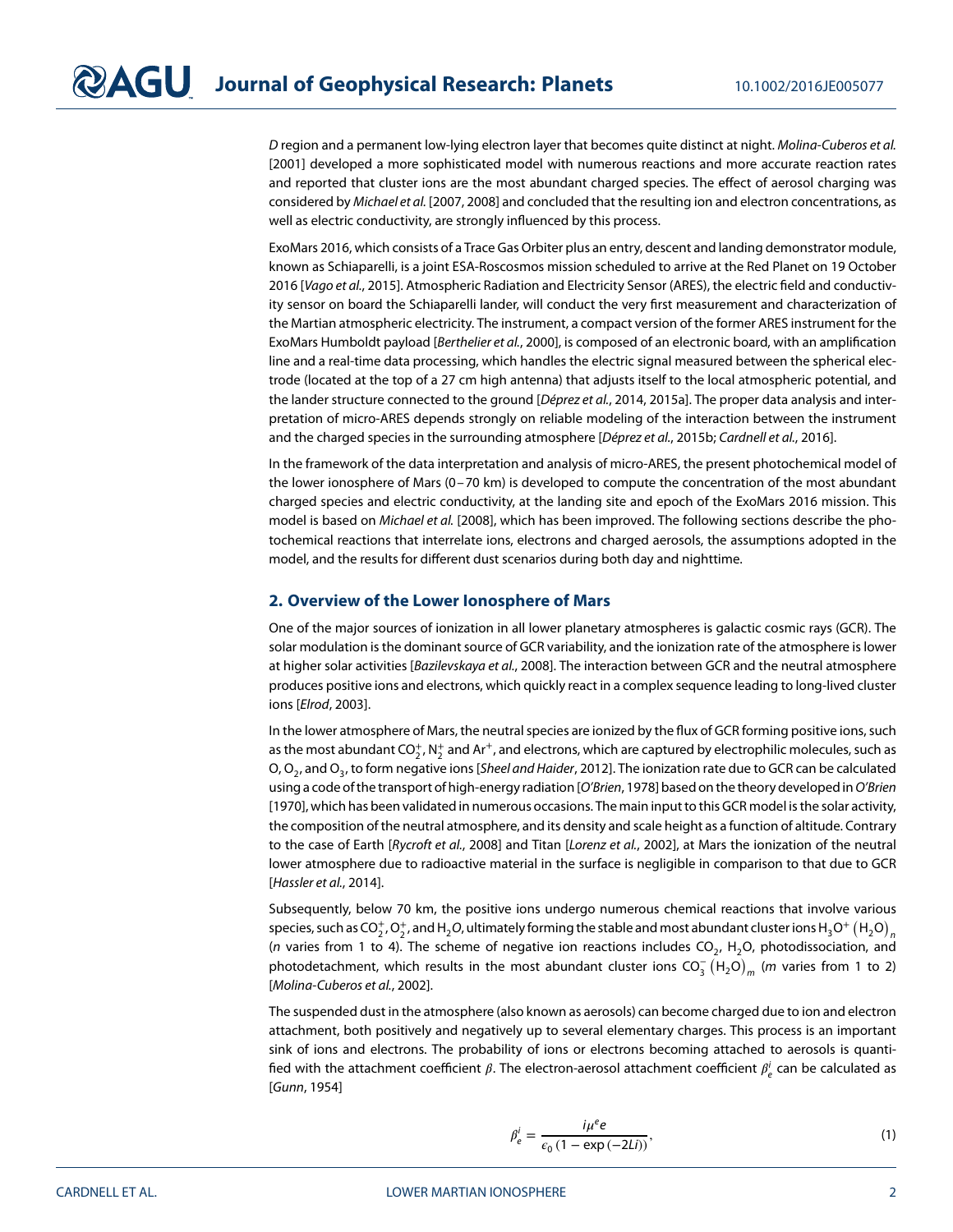where  $L=e^2/8\pi\epsilon_0 a k_B T$ , *i* is the number of charges on the aerosol,  $\mu^e$  is the electron mobility, *e* is the elementary charge,  $\epsilon_0$  is the vacuum permittivity, a is aerosol radius,  $k_B$  is the Boltzmann constant, and T is the temperature. The more positively charged an aerosol is, the easier it is to capture an electron and vice versa.

Several theories have been developed to quantify the ion-electron attachment coefficient, which are valid under certain ratios of aerosol size to ionic mean free path. A detailed description of aerosol charging due to ion attachment in the Martian atmosphere can be found in Michael et al. [2008]. The mean-free path varies between 10<sup>−6</sup> and 10<sup>−3</sup> m in the 0–70 km altitude range, and the aerosol size is ~10<sup>-6</sup> m. The intricate method of Hoppel and Frick [1986], which is valid for aerosol sizes comparable to or smaller than the ionic mean free path, is used in the present study.

During the daytime, there is an additional aerosol charging mechanism: aerosol photoionization by solar UV radiation. Unlike EUV radiation, solar UV radiation is not blocked by the upper atmosphere of Mars [Grard, 1995]. Aerosols emit photoelectrons when they interact with UV photons, becoming more positively charged. This process is an important source of electrons in the lower atmosphere of Mars, and special attention is given in section 4.

Aerosols can be characterized by a size distribution function, which quantifies the concentration of aerosols as a function of their radius. The effective radius r (or area-weighted mean radius) gives an idea over which size the distribution is centered. For the present study, it is assumed that the whole population of aerosols has the same radius r at a given altitude, by neglecting the tails of the size distribution function.

The altitude range considered in the present study is 0–70 km, and thus, the photochemical reactions that occur at higher altitudes, such as photoionization of neutrals by solar EUV radiation and meteoric ablation [Molina-Cuberos et al., 2003], can be neglected. The charged species taken into account in the photochemical model are positive ions, negative ions, electrons, and aerosols, which can attain multiple charges, both positive and negative. The considered photochemical reactions are as follows: ionization of the neutral atmosphere by GCR, ion-ion recombination, electron-ion recombination, capture of electrons by electrophilic molecules (O,  $O_2$ , and  $O_3$ ), photodetachment of electrons from negative ions, attachment of ions and electrons to aerosols, and photoemission of electrons from aerosols. The charged species and the processes that interrelate them are presented schematically in Figure 1, and Table 1 lists the chemical reactions and their reaction rates. It is assumed that the hydrated clusters  $H_3O^+ \left(H_2O\right)_4$  and  $CO_3^-\left(H_2O\right)_n$  are the most abundant positive and negative ions, respectively. Although the number of water molecules can differ from the ones shown in Table 1, the possible small variations in the ion-ion and ion-electron recombination rates do not strongly affect the results of this paper.

During the daytime, the negative cluster ion CO $_3^-(\mathsf{H}_2\mathsf{O})_2$  undergoes photodissociation forming CO $_3^-$  and water. Subsequently, via photodetachment of this negative ion, a neutral molecule and an electron are produced. Since the reaction rate of the second process Γ<sub>2</sub> is small compared to that of the first Γ<sub>1</sub> (see Table 1) and is therefore the limiting reaction, the reaction rate  $\Gamma$  of the combined process

$$
CO_3^- (H_2O)_2 + 2hv \to e + CO_3 + H_2O,
$$
 (2)

which is a sink of negative cluster ions and a source of electrons, can be taken as  $\Gamma = \Gamma_2$ .

The Mars Climate Database (MCD) is a database of meteorological fields derived from general circulation model numerical simulations of the Martian atmosphere and validated using available observational data. It predicts the mean values and statistics of the main meteorological variables [Millour et al., 2015; Forget et al., 1999]. Since the amount of suspended dust can vary considerably and it has an important effect on the atmospheric properties, three different dust scenarios, in addition to the day-night variations, are considered to characterize the variability of the concentration of charged species. The cold, climatology solar average, and dust storm solar average scenarios defined in the MCD (referred to here as low, standard, and high dust scenarios, respectively) are taken into consideration. Although the different MCD scenarios have a solar activity dependence, this effect is only present above 120 km and, thus, irrelevant to the present study. The atmospheric properties for the three different cases at day and nighttime shown in Figure 2 constitute the input of the model, which have been obtained from the MCD for the solar longitude  $L<sub>s</sub>= 244°$ , at 0 h (night) and 12 h (day) local time, between 0 and 70 km altitude, at the longitude 6∘ west and latitude 2∘ south (corresponding to the landing of the ExoMars 2016 Schiaparelli module on Meridiani Planum, 19 October 2016) [Vago et al., 2015].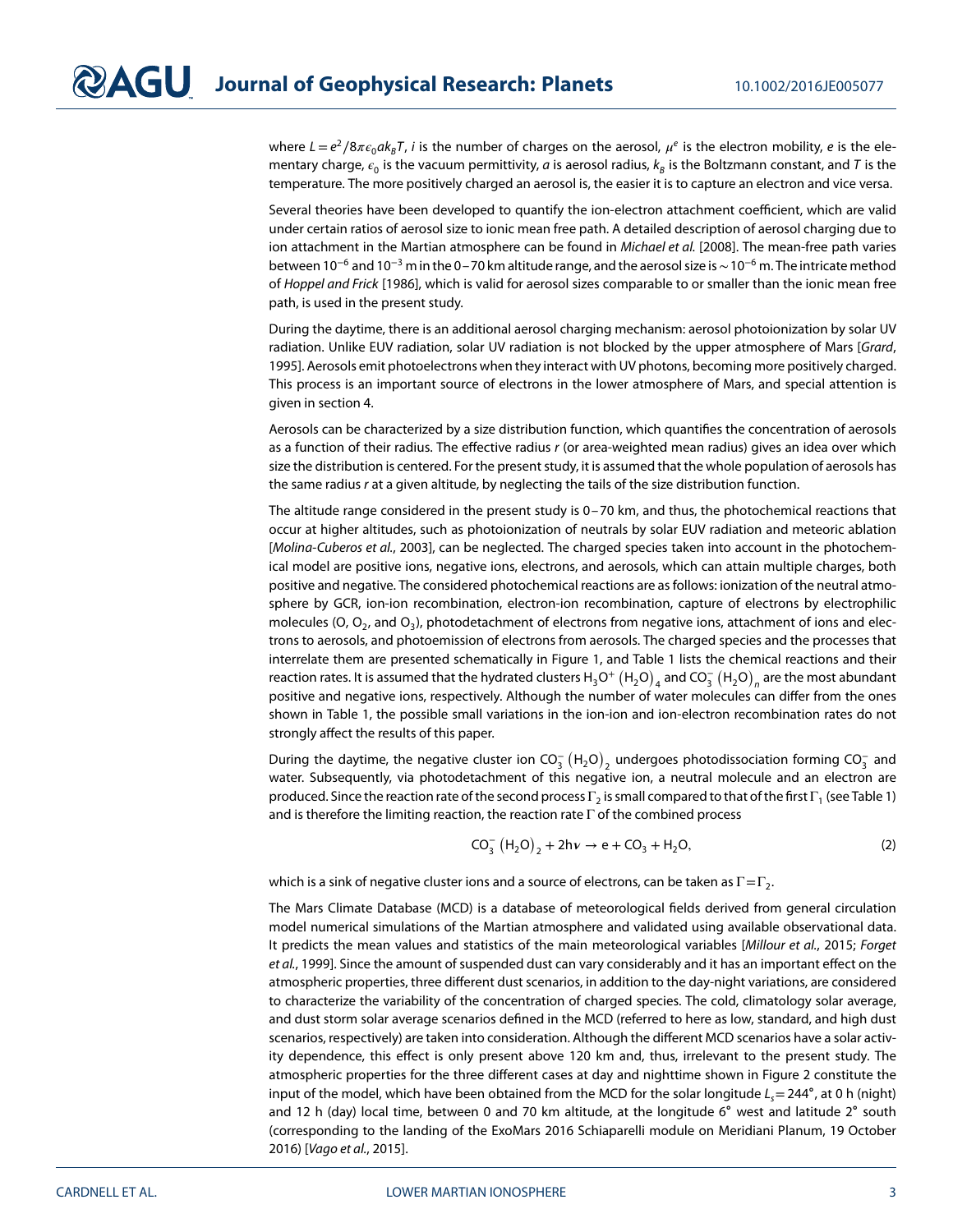# **Journal of Geophysical Research: Planets** 10.1002/2016JE005077





The O, O<sub>2</sub>, and O<sub>3</sub> number densities  $N^{O_x}$  are not directly available from the MCD but can be calculated as

$$
N^{O_x} = \mathsf{vmr}^{O_x} \frac{P}{k_B T},\tag{3}
$$

where vmr<sup>O<sub>x</sub></sup> is the volume mixing ratio of O<sub>x</sub>, P is the pressure,  $k_B$  is the Boltzmann constant, and T is the temperature. The aerosol number density N is obtained from the mass mixing ratio of dust to air Q, the aerosol effective radius r, and the atmospheric density  $\rho_a$  as

$$
N = \frac{3}{4\pi} \frac{Q\rho_a}{r^3 \rho_d},\tag{4}
$$

assuming a dust density  $\rho_d = 3000 \text{ kgm}^{-3}$  at all altitudes [Pollack et al., 1979].

The ionization rate due to GCR was calculated for the expected solar activity in October 2016, which corresponds to a heliocentric potential of 640 MV, using the O'Brien [1978] high-energy radiation transport code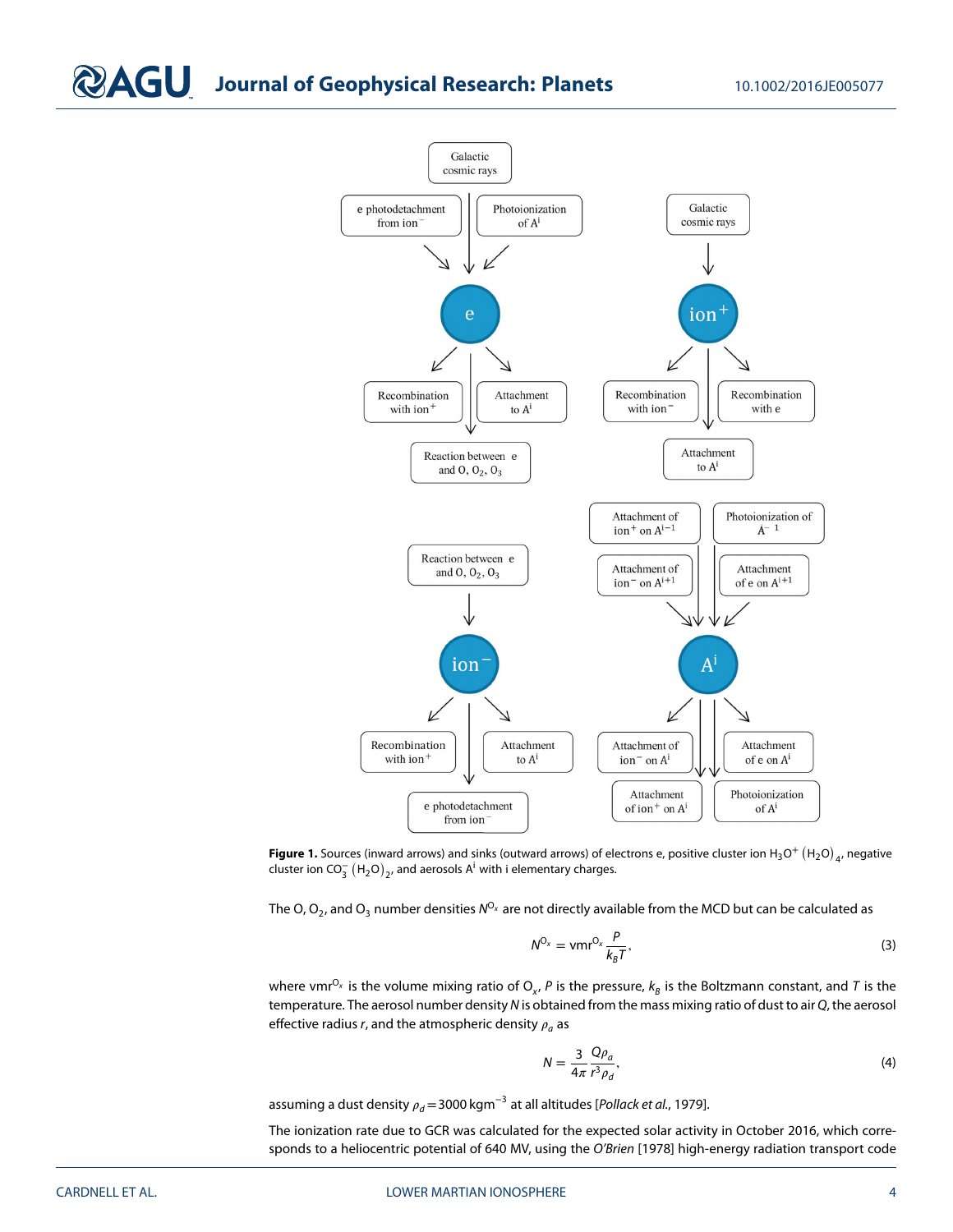**Table 1.** Chemical Reactions

| Reaction                                                                                           | Reaction Rate <sup>a</sup>                                                                                          | Reference                    |
|----------------------------------------------------------------------------------------------------|---------------------------------------------------------------------------------------------------------------------|------------------------------|
| $H_3O^+ (H_2O)_4 + CO_3^- (H_2O)_2 \rightarrow$ Neutral                                            | $\alpha = 6 \cdot 10^{-14} \left(\frac{300}{T}\right)^{1/2} + 1.25 \cdot 10^{-37} M \left(\frac{300}{T}\right)^{4}$ | Arijs [1992]                 |
| $H_3O^+ (H_2O)_4 + e \rightarrow$ Neutral                                                          | $\alpha_e = 6 \cdot 10^{-12}$                                                                                       | Mitchell [1990]              |
| $e + O \rightarrow O^- + h\nu$                                                                     | $k_0 = 1.3 \cdot 10^{-21}$                                                                                          | Banks and Kockarts [1973]    |
| $e + O_2 + M \rightarrow O_2^- + M + h\nu$                                                         | $k_{O_2} = 2 \cdot 10^{-43} \left(\frac{300}{T}\right) \exp \left(-\frac{600}{T}\right)$                            | Schunk et al. [1996]         |
| $e + O_3 \rightarrow O^- + O_2$                                                                    | $k_{O_3} = 9.1 \cdot 10^{-18} \left(\frac{300}{7}\right)^{2.1.46}$                                                  | Schunk et al. [1996]         |
| $CO_3^- (H_2O)_2 + h^{\circ} \rightarrow CO_3^- + H_2O$                                            | $\Gamma_1 = 0.27$                                                                                                   | Molina-Cuberos et al. [2001] |
| $CO_3^- + h\nu \to e + CO_3$                                                                       | $\Gamma_2 = 0.0098$                                                                                                 | Schunk et al. [1996]         |
| Aerosol <sup>i</sup> + e $\rightarrow$ Aerosol <sup>i-1</sup>                                      | $\beta_e^i$                                                                                                         | Gunn [1954]                  |
| Aerosol <sup>i</sup> + H <sub>3</sub> O <sup>+</sup> $(H_2O)_4$ → Aerosol <sup>i+1</sup> + Neutral | $\beta^i_+$                                                                                                         | Hoppel and Frick [1986]      |
| Aerosol <sup>i</sup> + CO <sub>3</sub> $(H_2O)_2$ → Aerosol <sup>i-1</sup> + Neutral               | $\beta_-^i$                                                                                                         | Hoppel and Frick [1986]      |
| Aerosol <sup>i</sup> + h $v \rightarrow e +$ Aerosol <sup>i+1</sup>                                | $\nu'$                                                                                                              | Calculated here              |

<sup>a</sup>The units of the reaction rates are given in m<sup>6</sup>s<sup>−1</sup> for termolecular reactions, m<sup>3</sup>s<sup>−1</sup> for bimolecular reactions, and s<sup>−1</sup> for reactions with photons. The units of temperature T and the neutral density M are K and  $m^{-3}$ , respectively.

> (see Figure 3). The ionization rate is highest at ground level because the relatively low atmospheric depth of Mars is not sufficient for GCR to deposit all of their energy into the atmosphere.

#### **3. Photochemical Model**

The balance equations (also known as continuity equations) of the charged species dictate the time evolution of the concentration of ions, electrons, and charged aerosols. They account for the different processes and interactions described in section 2. The positive terms correspond to production rates, while the negative terms correspond to loss rates. The balance equations of positive ions, negative ions, electrons, and charged aerosols can be written as follows:

$$
\frac{dn^{+}}{dt} = q_{\text{gcr}} - \alpha n^{+} n^{-} - \alpha_{e} n^{+} n^{e} - \sum_{i=-i_{\text{max}}}^{i_{\text{max}}-1} \beta_{+}^{i} n^{+} N^{i}, \tag{5}
$$

$$
\frac{dn^{-}}{dt} = n^{e} \left( k_{0} N^{O} + k_{0_{2}} N^{O_{2}} M + k_{0_{3}} N^{O_{3}} \right) - \alpha n^{+} n^{-} - \Gamma n^{-} - \sum_{i=-i_{\text{max}}+1}^{i_{\text{max}}} \beta_{i}^{i} n^{-} N^{i}, \tag{6}
$$

$$
\frac{dn^{e}}{dt} = q_{ger} + \sum_{i=-i_{max}}^{i_{max}-1} \gamma^{i} N^{i} + \Gamma n^{-} - \alpha_{e} n^{+} n^{e} - n^{e} \left( k_{O} N^{O} + k_{O_{2}} N^{O_{2}} M + k_{O_{3}} N^{O_{3}} \right) - \sum_{i=-i_{max}+1}^{i_{max}} \beta_{e}^{i} n^{e} N^{i},
$$
 (7)

$$
\frac{dN^{i}}{dt} = \beta_{+}^{i-1} n^{+} N^{i-1} + \beta_{-}^{i+1} n^{-} N^{i+1} + \beta_{e}^{i+1} n^{e} N^{i+1} - \beta_{+}^{i} n^{+} N^{i} - \beta_{-}^{i} n^{-} N^{i} - \beta_{e}^{i} n^{e} N^{i} + \gamma_{-}^{i-1} N^{i-1} - \gamma_{-}^{i} N^{i},
$$
(8)

where  $n^+$ ,  $n^-$ , and  $n^e$  are the positive ion, negative ion, and electron number densities, respectively, N<sup>i</sup> is the number density of aerosols with *i* elementary charges,  $q_{\text{qcr}}$  is the positive ion and electron production rate due to GCR,  $\alpha$  is the ion-ion recombination coefficient,  $\alpha_e$  is the electron-ion recombination coefficient,  $k_{O}, k_{O_2},$  and  $k_{O_3}$  are the rate coefficients of the reactions of O, O<sub>2</sub>, and O<sub>3</sub> with electrons, respectively, N<sup>O</sup>, N<sup>O2</sup>, and N<sup>O<sub>3</sub></sup> are the number densities of O, O<sub>2</sub> and O<sub>3</sub>, respectively, M is the neutral density, Γ is the photodetachment coefficient of electrons from negative ions,  $\beta_+^i$ ,  $\beta_-^i$ , and  $\beta_e^i$  are the attachment coefficients of positive ions, negative ions, and electrons to aerosols with i elementary charges, respectively, and  $\gamma^i$  is the electron photoemission rate from aerosols with i elementary charges. The terms corresponding to reactions that involve photons are only present during daytime, i.e.,  $\Gamma = \gamma^i = 0$  during nighttime. The novelties of this model with respect to Michael et al. [2008] are as follows: GCR ionize the neutral atmosphere producing electrons and positive ions (instead of positive and negative ions), negative ions are produced through the reaction of electrons with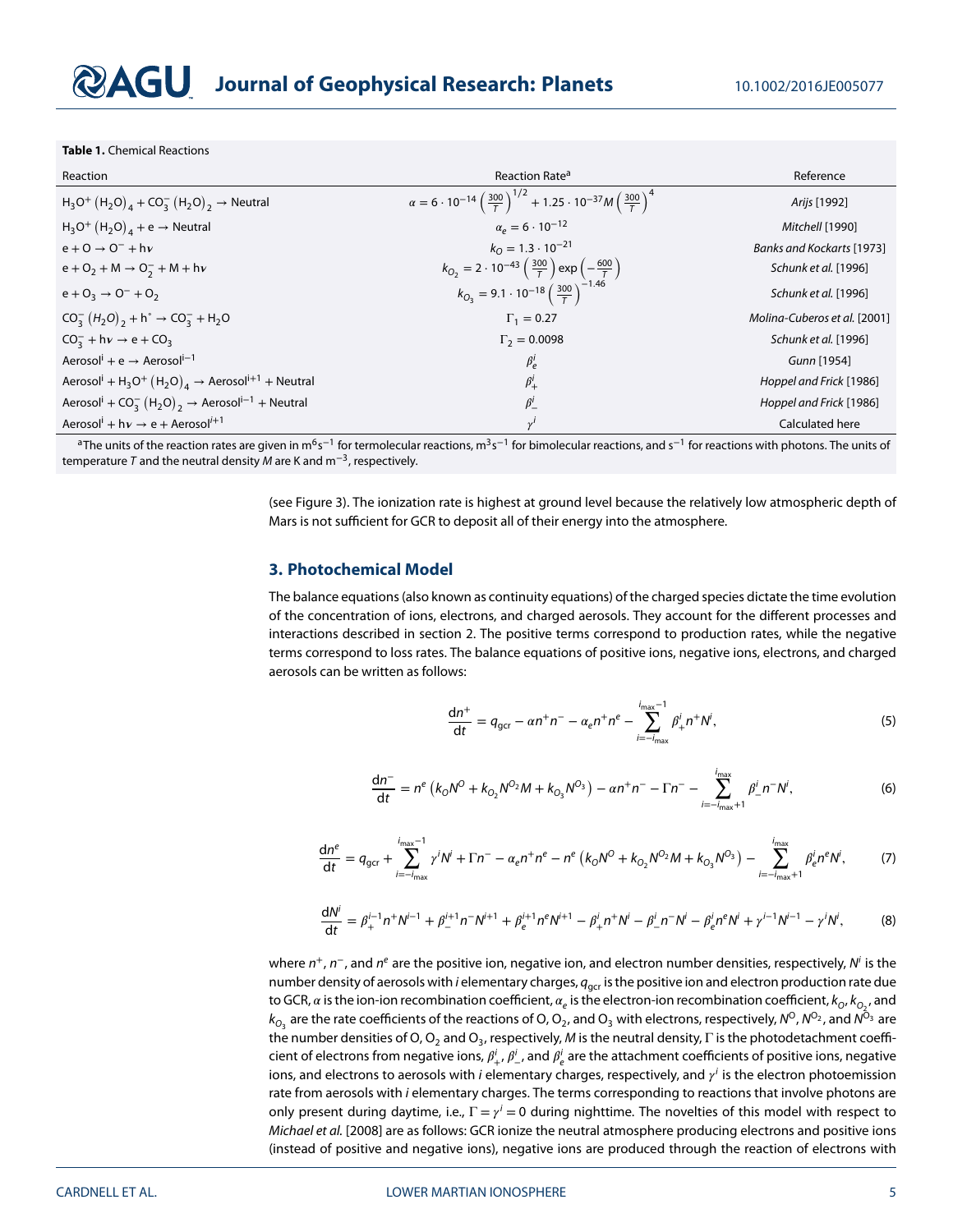

Figure 2. Atmospheric properties obtained from the Mars Climate Database [Millour et al., 2015; Forget et al., 1999] for different dust scenarios and local time, in the altitude range 0–70 km. (first row) The atmospheric pressure and temperature. These two parameters are necessary to compute the mobility (equations (12) and (13)) and some chemical reaction rates (see Table 1). (second row, left) The neutral density, used to compute the three-body recombination involving  $O_2$  and e (see Table 1). (second row, right) The aerosol radius is used in the electron-aerosol attachment coefficient and in the work function of aerosols (equations (1) and (16)). (third row, left) The aerosol density is necessary to compute the balance equation for the charged aerosols (equation (10)). (third row right and fourth row) The O,  $O_2$ , and  $O_3$  densities, used to compute chemical reaction rates (see Table 1). The green, blue, and red lines correspond to low, standard, and high dust scenarios, and the solid and dashed lines correspond to day and night conditions, respectively. These altitude profiles constitute the input of the photochemical model.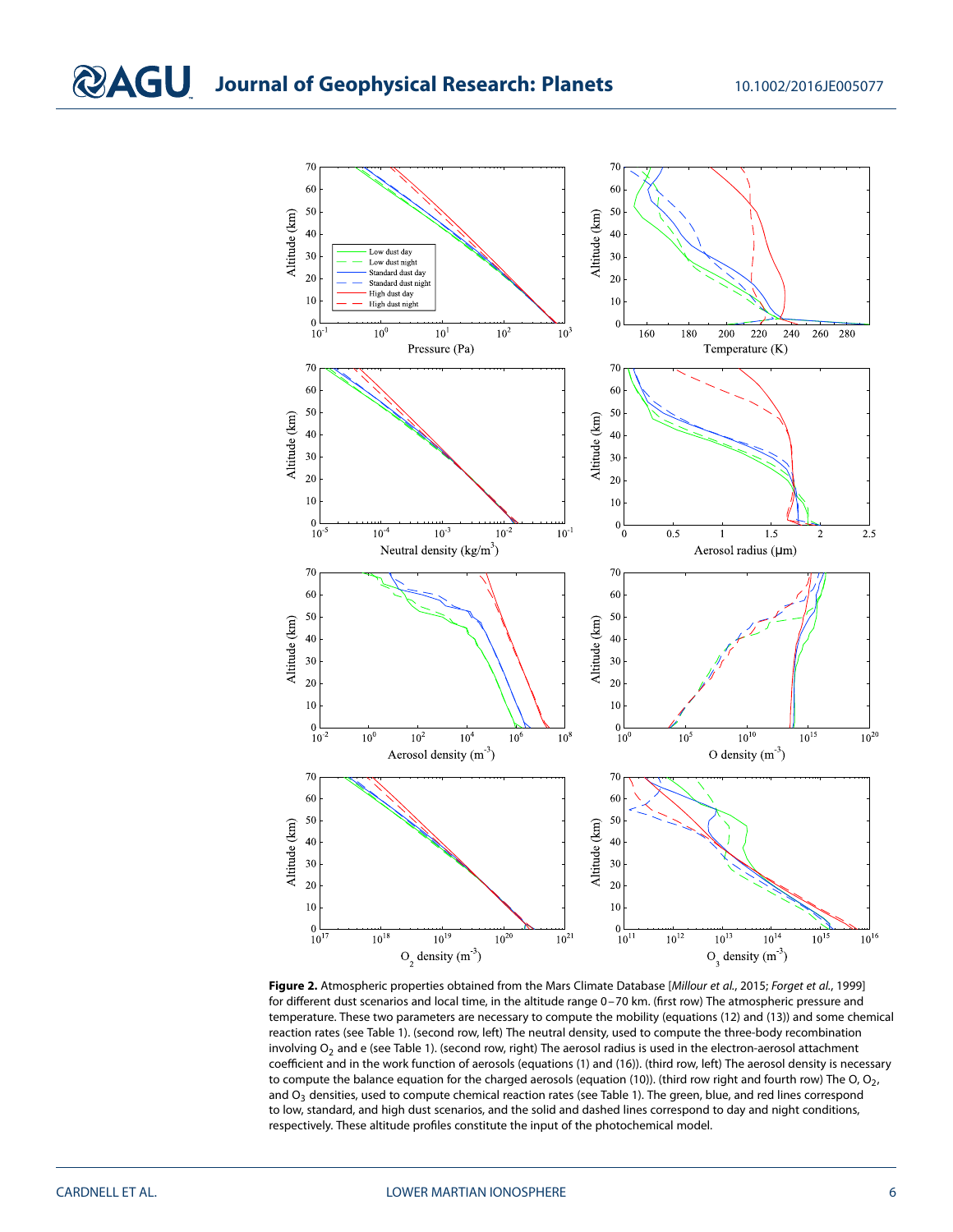

**Figure 3.** Electron and positive ion production rate due to galactic cosmic rays calculated with the O'Brien [1978] high-energy radiation transport code.

electrophilic species, electron photodetachment is considered, and the aerosol balance equations include a production and loss term due to photoionization of charged aerosols.

Transport effects have been neglected in the balance equations because the characteristic transport time is several orders of magnitude greater than the chemical lifetime in the lower atmosphere of Mars [Haider et al., 2010]. The aerosols are allowed to become charged up to  $\pm i_{\sf max}$  elementary charges, which gives rise to 2 $i_{\sf max}$  + 1 aerosol balance equations. Note that in equation (5) and the first summation of equation (7), the upper limit in the summation is  $i\!=\!i_{\sf max}-1$  in order to avoid aerosols being charged to values beyond *i<sub>max</sub>,* due to positive ion attachment

and photoionization, respectively. Likewise, in equation (6) and the second summation of equation (7), the lower limit of summation is  $i$  =−i $_{\sf max}$  + 1 in order to avoid aerosols being charged to values below  $-i_{\sf max}$ , due to negative ion and electron attachment, respectively.

The condition of charge neutrality requires that

$$
\sum_{n=-i_{\text{max}}}^{i_{\text{max}}} iN^i + n^+ - n^- - n^e = 0.
$$
 (9)

i=−i The aerosol charging processes do not alter the total aerosol number density N:

$$
N = \sum_{i=-i_{\text{max}}}^{i_{\text{max}}} N^i.
$$
 (10)

This condition was not explicitly imposed in Michael et al. [2008].

Once the number densities of the charged species has reached their equilibrium values, the time derivatives in the balance equations (5)–(8) are 0 (steady state condition). The concentration of ions, electrons, and charged aerosols is obtained by solving the system of algebraic equations (5)–(10) after iteratively minimizing the sum of squares of the components from an initial guess.

The atmospheric electric conductivity  $\sigma$  depends on the concentration of charged species and can then be calculated as

$$
\sigma = e\left(\mu^+ n^+ + \mu^- n^- + \mu^e n^e\right),\tag{11}
$$

where e is the elementary charge and  $\mu^+$ ,  $\mu^-$ , and  $\mu^e$  are the positive ion, negative ion, and electron mobilities, respectively. Since the mobility of aerosols is very small compared to that of electrons and ions, their contribution to the electric conductivity can be neglected [Michael et al., 2008].

The ionic mobilities  $\mu^{\pm}$  are given in m<sup>2</sup> s<sup>-1</sup> V<sup>-1</sup> by [*Meyerott et al.*, 1980]

$$
\mu^{\pm} = \frac{7}{273} \frac{101325}{P} \left[ \left( \frac{850}{m^{\pm}} \right)^{1/3} - 0.3 \right] \cdot 10^{-4},\tag{12}
$$

where T is the temperature in K, P the pressure in Pa, and  $m^{\pm}$  the ionic mass in atomic mass unit. The electron mobility  $\mu^e$  can be calculated in m<sup>2</sup> s<sup>-1</sup> V<sup>-1</sup> as [Schunk and Nagy, 2004]

$$
\mu^{e} = \frac{e}{3.68 \cdot 10^{-14} M \left(1 + 4.1 \cdot 10^{-11} \left|4500 - T\right|^{2.93}\right) m_{e}},\tag{13}
$$

where M is the neutral density in m<sup>-3</sup> and  $m_e$  the electron mass in kilogram.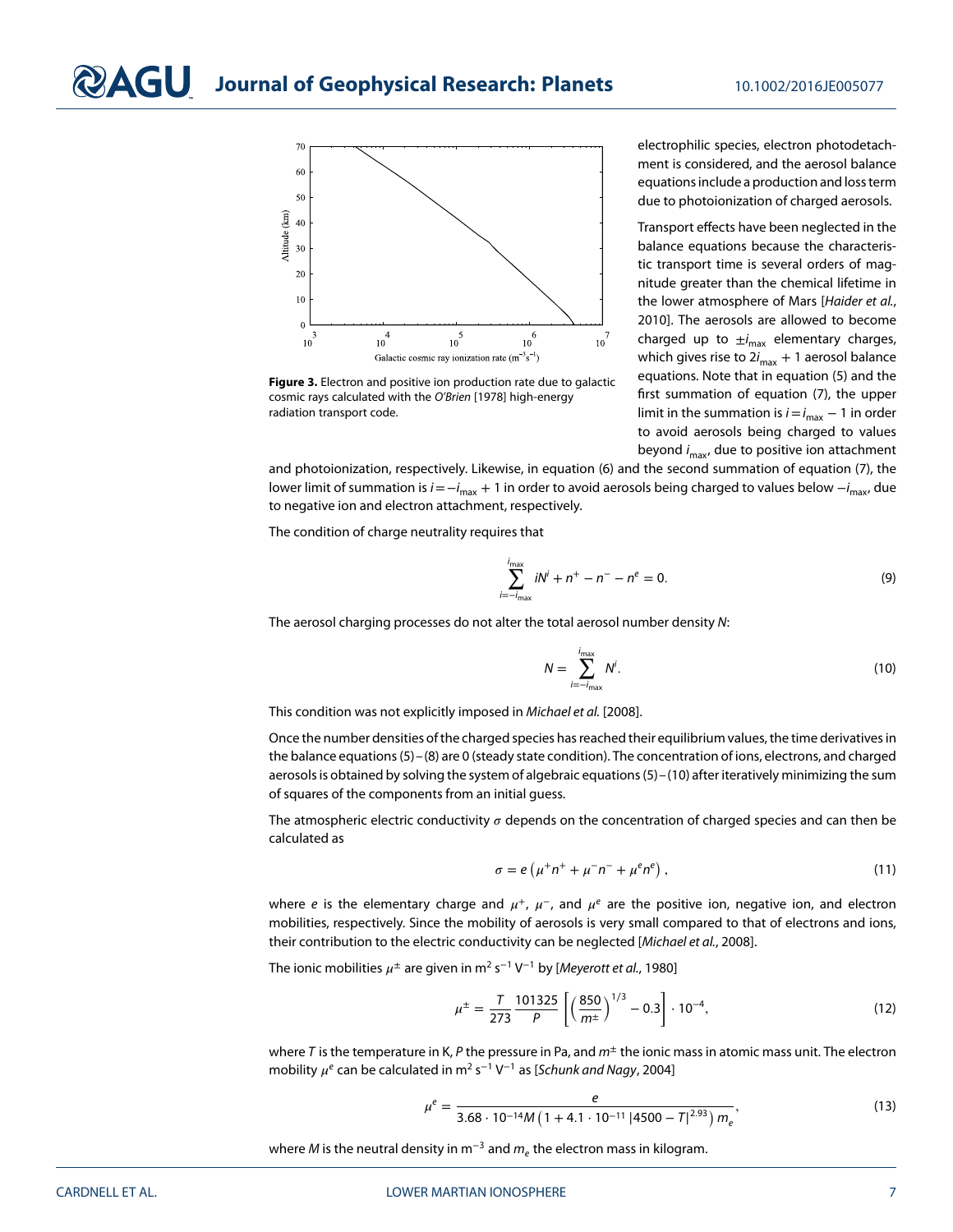

**Figure 4.** Photoionization cross section of aerosols charged to −100, 0, and +100 elementary charges at ground level for the standard dust scenario.

#### **4. Production of Photoelectrons**

In order to calculate the photoelectron production rate from aerosols, the attenuation of the solar flux through the atmosphere due to absorption and scattering of aerosols is evaluated, following the procedure described in Michael et al. [2008]. The unattenuated solar flux is taken from Kuhn and Atreya [1979].

According to Grard [1995], the work function (or ionization threshold) of the materials that makes up the Martian surface is 4 eV, which limits the minimum energy of the incoming photons needed to generate photoelectrons. On the other hand, photons with energies above 6 eV are absorbed by molecules present in higher

parts of the atmosphere. Since the suspended dust is made up of the same material as the surface, the energy range considered for the photoionization of aerosols is 4–6 eV, which corresponds to the wavelengths 206–310 nm. The photoemission rate of aerosols with *i* elementary charges  $y^{i}$  is calculated as [Turco et al., 1982]

$$
\gamma^i = \int_{\lambda_{\min}}^{\lambda_{\max}} S \sigma_{\text{abs}} Y^i \, \mathrm{d}\lambda,\tag{14}
$$

where  $\lambda_{\min}$  and  $\lambda_{\max}$  are the limiting wavelengths, S is the attenuated solar flux,  $\sigma_{\min}$  is the aerosol absorption cross section, and  $Y^i$  is the photoelectric yield of aerosols with i elementary charges. The photoelectric yield  $Y^i$  quantifies the number of electrons released per incident photon and is given by [Feuerbacher and Fitton, 1972]

$$
Y^{i} = C \left( h\nu - \Phi^{i} \right)^{2}, \qquad (15)
$$

where C is a material-dependent constant, Φ<sup>i</sup> is the work function of aerosols with *i* elementary charges, and  $hv$  is the energy of the incident photon. Photoemission can only occur if the energy of the incident photon is larger than the work function of the aerosol. Typical values of the constant C are 10<sup>−2</sup>(eV)<sup>−2</sup> to 10<sup>−4</sup>(eV)<sup>−2</sup> [Schmidt-Ott et al., 1980], and an average value of  $C = 10^{-3}$ (eV)<sup>-2</sup> is taken in the present study.

As aerosols are photoionized and get progressively charged to more positive values, it is less likely for photoionization to keep occurring. This is taken into account by the following expression of the work function of aerosols [Wood, 1981]:

$$
\Phi^{i} = \Phi_{0} + \frac{e^{2}(i+1)}{4\pi\epsilon_{0}r} - \frac{5}{8}\frac{e^{2}}{4\pi\epsilon_{0}r},
$$
\n(16)

where  $\Phi_0$  is the work function of a plane surface of the same material (4 eV), *i* is the charge of the aerosol, *e* is the elementary charge,  $\epsilon_0$  is the vacuum permittivity, and r is the radius of the aerosol.

Figure 4 shows the photoionization cross section  $\sigma_{ion}=\sigma_{abs}Y^i$  of aerosols with different charges, which quantifies the effectiveness of photons to photoionize aerosols as a function of their energy. Unlike in Michael et al. [2008], this cross section tends to 0 for energies close to the work function and is smaller the more positively charged the aerosols are.

#### **5. Results and Discussion**

The previously described photochemical model has been applied to both day and nighttime conditions for the three different dust scenarios selected in this study using the input data shown in Figure 2. For each case, the densities of the charged species have been obtained from 0 to 70 km with a grid spacing of 2.5 km. The maximum positive and negative charge the aerosols are allowed to attain is set at  $i_{\sf max}$  = 200, which has been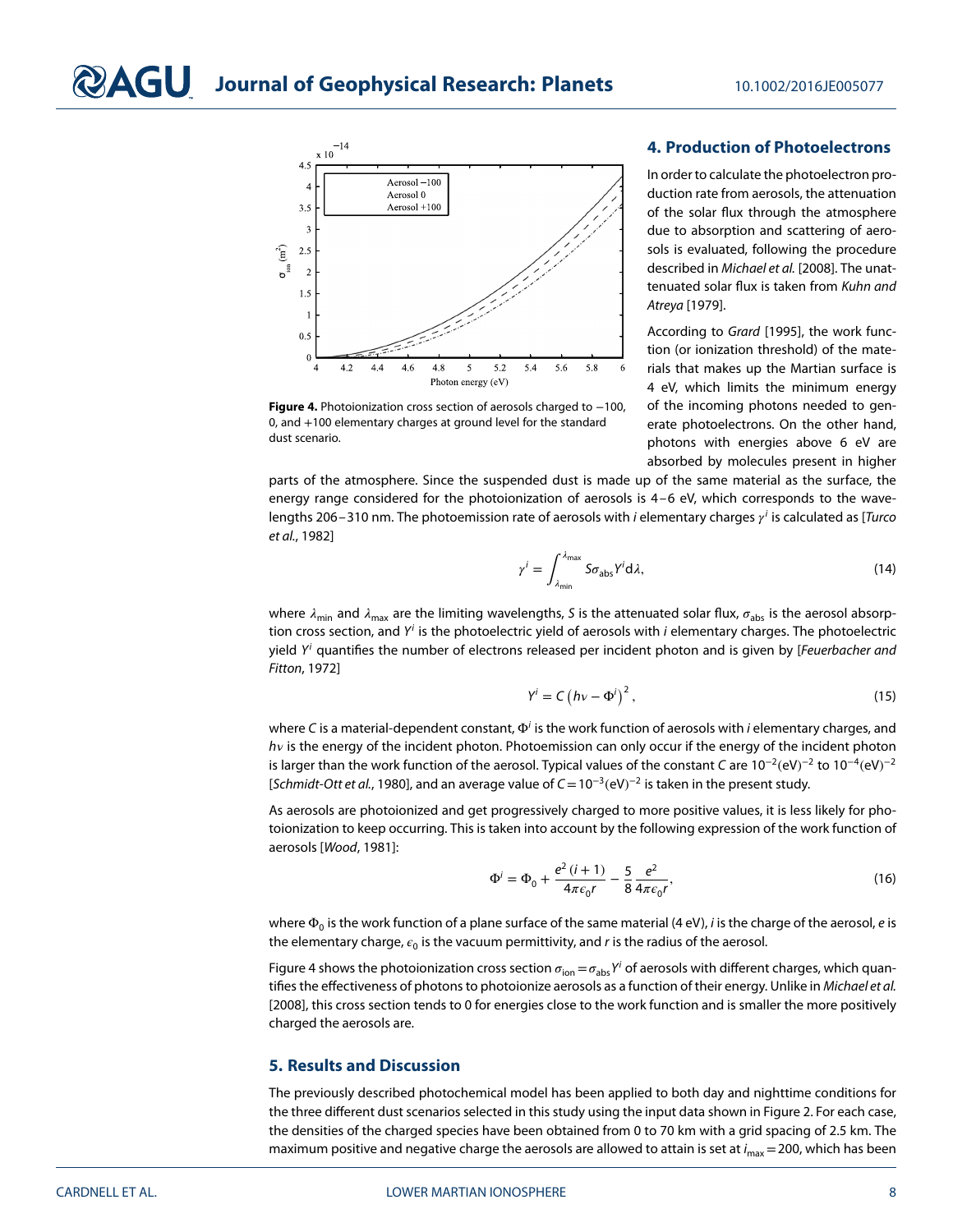

**Figure 5.** Resulting ion and electron densities for different dust scenarios during day and nighttime. The green, blue, and red lines correspond to positive ions, negative ions, and electrons, and the solid and dashed lines correspond to day and night conditions, respectively.

found to be the minimum value required to adequately represent the aerosol charge distribution in all cases. The results are shown in Figures 5–7.

The concentration of ions and electrons obtained in this study is shown in Figure 5. Previous models of the lower ionosphere of Mars which include numerous chemical species and reactions but do not take into consideration the effect of aerosols, such as Molina-Cuberos et al. [2001], predict a peak in electron density at around 35 km during the daytime. Below this altitude, the dominant negatively charged species are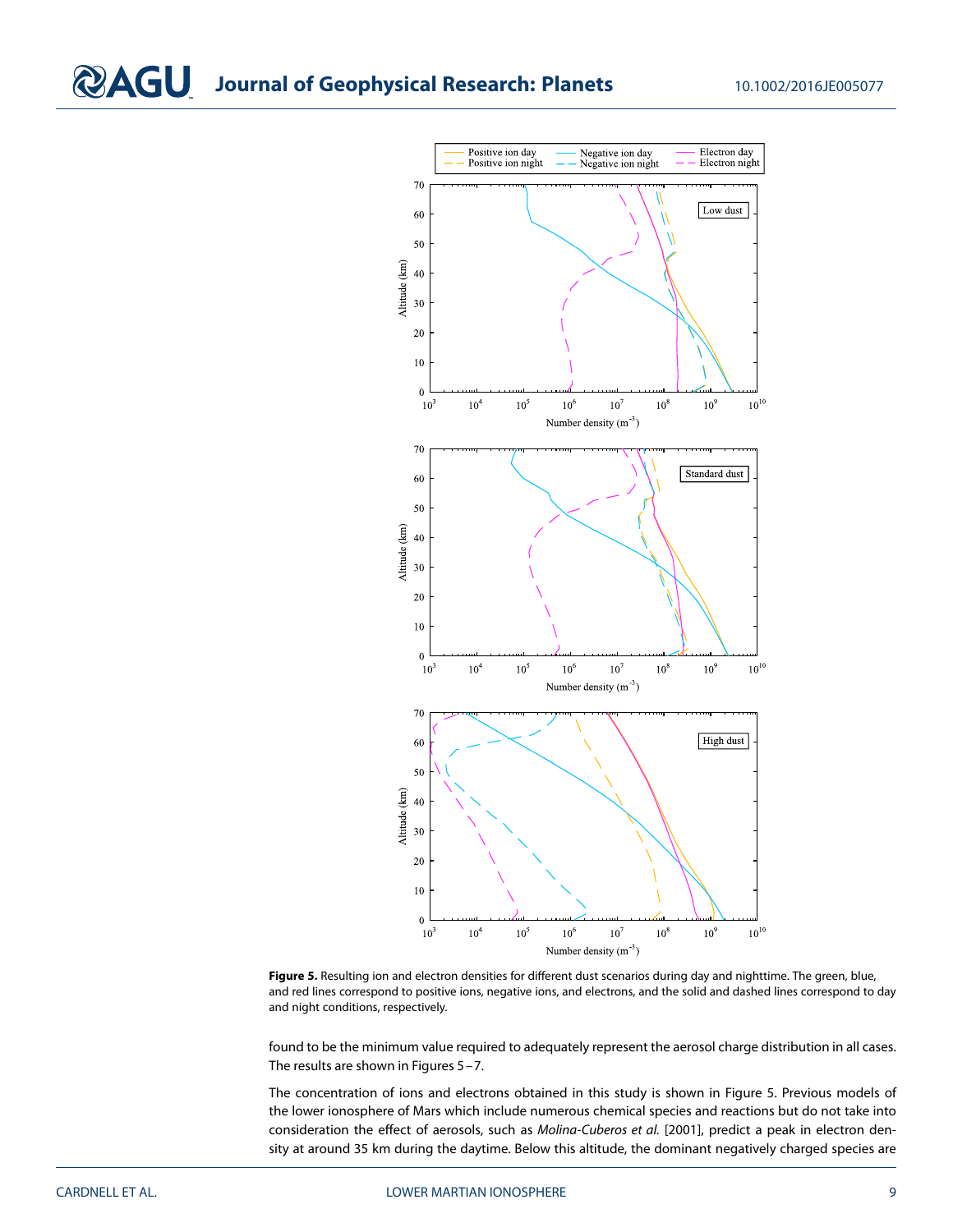

**Figure 6.** Resulting charged aerosol density distributions at various altitudes for different dust scenarios during day and nighttime. In each panel, the different curves correspond to different altitudes (for example, green corresponds to 10 km). The maximum of each curve corresponds to the mean charge at a given altitude (for example, for the low dust scenario during daytime at ground level, the mean charge on aerosols is approximately +160 elementary charges). Note that the scale of the  $x$  axis is different for each panel.

ion clusters, whereas above this altitude electrons are more abundant. This is due to the decreasing efficiency of electron capture by electrophilic species with altitude. In the present study, the low dust scenario during daytime is the most similar case to the aerosol-free models, and the results show this same tendency in the density of negatively charged species. As the dust content in the atmosphere increases, the density of electrons is also increased and peaks at ground level, since the amount of photoelectrons emitted from aerosols is proportional to their density.

During nighttime, the concentration of electrons is at least 1 order of magnitude smaller than that of ions for all dust scenarios. The reason behind this is that there are no photoelectrons emitted from aerosols and the electron-aerosol attachment coefficient is greater than the ion-aerosol one, because of the larger mobility of electrons, resulting in more electrons than ions attaching on aerosols. As can be seen in Figure 6, which shows the distribution of charged aerosols, these tend to become negatively charged during nighttime due to the attachment of electrons. As the altitude increases, the average charge initially decreases and then increases above ∼45 km.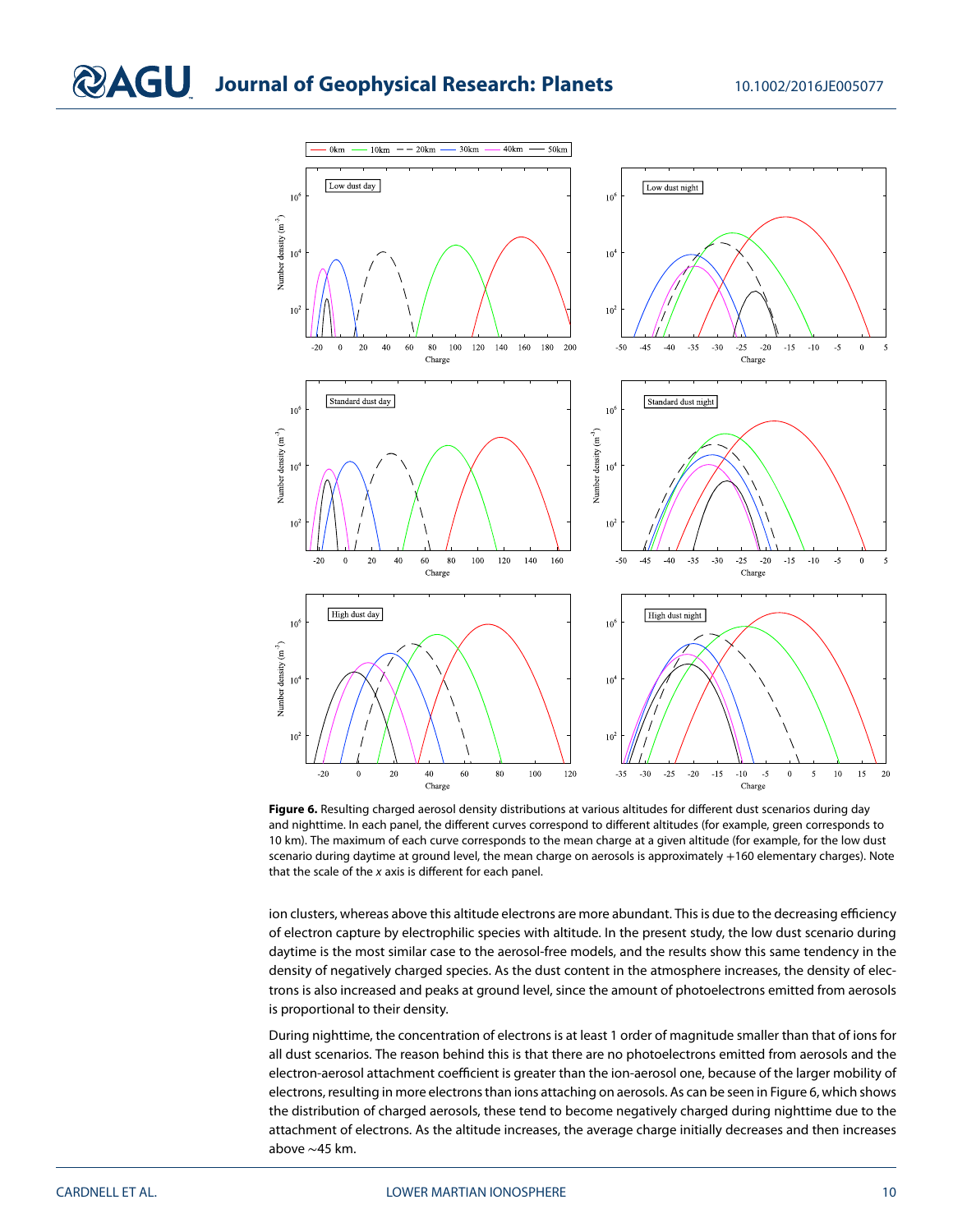

**Figure 7.** Resulting polar and total atmospheric conductivity for different dust scenarios during day and nighttime. The green, blue, and red lines correspond to low, standard, and high dust scenarios, and the solid and dashed lines correspond to day and night conditions, respectively.

**Table 2.** Resulting Total Electron Content (m<sup>−</sup>2)

| Case  | Low Dust             | <b>Standard Dust</b> | <b>High Dust</b>     |
|-------|----------------------|----------------------|----------------------|
| Day   | $9.67 \cdot 10^{12}$ | $9.96 \cdot 10^{12}$ | $1.13 \cdot 10^{13}$ |
| Night | $5.55 \cdot 10^{11}$ | $3.87 \cdot 10^{11}$ | $1.31 \cdot 10^{9}$  |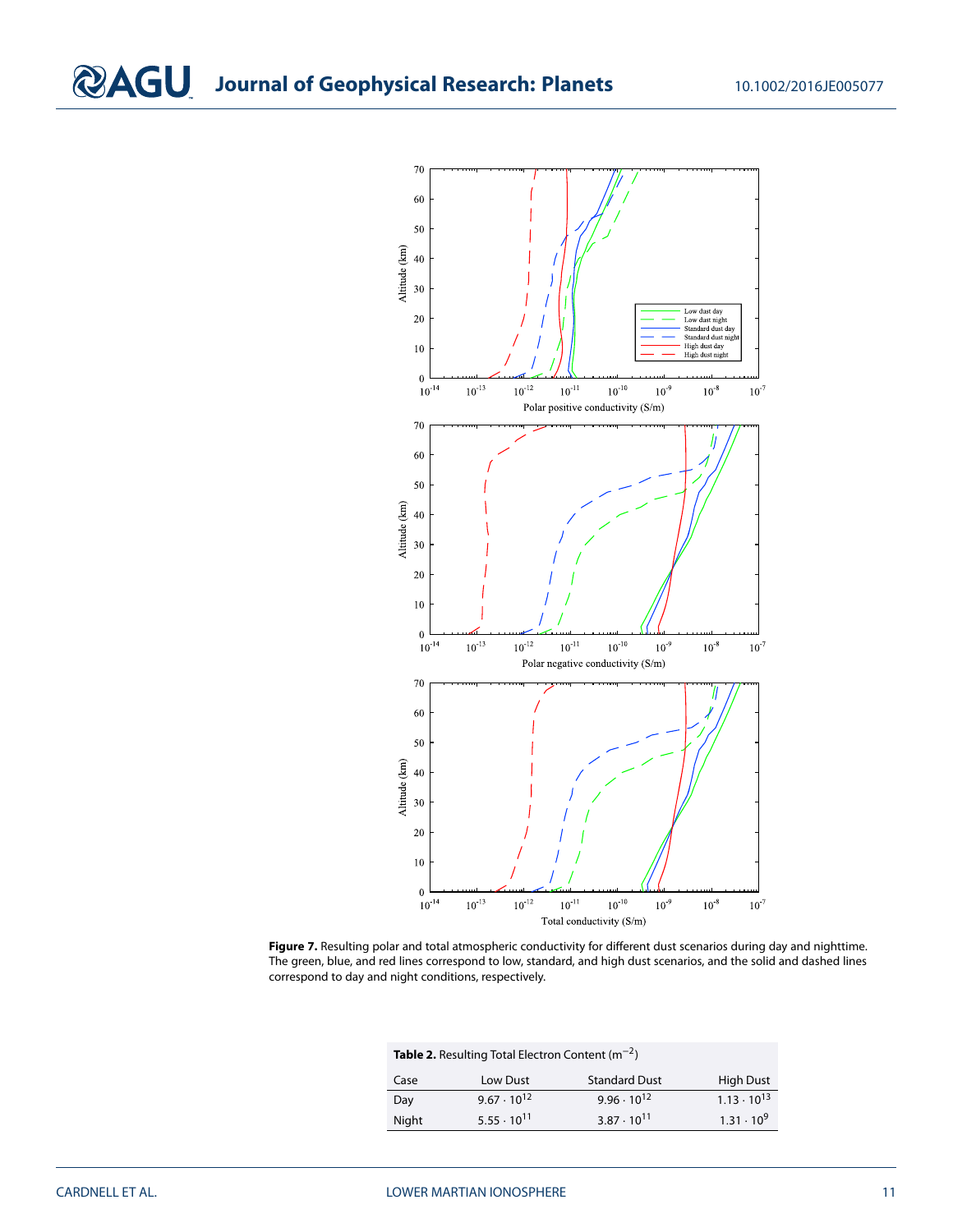| Altitude | Case  | Low Dust              | <b>Standard Dust</b>  | <b>High Dust</b>      |
|----------|-------|-----------------------|-----------------------|-----------------------|
| 70 km    | Day   | $4.16 \cdot 10^{-8}$  | $3.09 \cdot 10^{-8}$  | $2.72 \cdot 10^{-9}$  |
|          | Night | $1.26 \cdot 10^{-8}$  | $1.39 \cdot 10^{-8}$  | $5.43 \cdot 10^{-12}$ |
| 40 km    | Day   | $5.55 \cdot 10^{-9}$  | $4.04 \cdot 10^{-9}$  | $2.35 \cdot 10^{-9}$  |
|          | Night | $1.26 \cdot 10^{-10}$ | $1.65 \cdot 10^{-11}$ | $1.48 \cdot 10^{-12}$ |
| 0 km     | Day   | $3.53 \cdot 10^{-10}$ | $4.47 \cdot 10^{-10}$ | $7.65 \cdot 10^{-10}$ |
|          | Night | $3.53 \cdot 10^{-12}$ | $1.44 \cdot 10^{-12}$ | $2.42 \cdot 10^{-13}$ |

**Table 3.** Resulting Total Atmospheric Electric Conductivity (S∕m)

During daytime, however, aerosols tend to become more positively charged than during nighttime because of the solar UV photoemission process. The lower the dust content is, the more positively charged the aerosols become at low altitudes, with an average charge of approximately +160 elementary charges for the low dust scenario at ground level. As the altitude increases, the average charge on the aerosols decreases, mainly because the work function of the aerosols is more sensitive to increasing charge for smaller sized aerosols, and thus, smaller aerosols are more difficult to photoionize. Above ∼45 km, the average charge on aerosols increases, like in the nighttime cases.

Comparing the aerosol charge distributions for the day and nighttime conditions, it can be said that aerosols tend to become charged over wider values during daytime for all dust scenarios, independently of the amount of suspended dust.

The total electron content (TEC) is a fundamental atmospheric property for satellite communications and a key parameter in describing the plasma environment and is defined as the electron columnar density between two points: TEC =  $\int_0^{h_{\sf max}} n^e {\sf d}z$ . Table 2 shows the resulting TEC for the 0–70 km altitude range, obtained by integrating the electron density profiles of Figure 5 over altitude. These values are relatively small, since the TEC of the full atmosphere is due to the electron density in the ionosphere above 70 km, which during daytime can be up to 1.4 ⋅ 10<sup>16</sup>m<sup>-2</sup> and during nighttime 8 ⋅ 10<sup>14</sup> m<sup>-2</sup> [Withers et al., 2012; Sánchez-Cano et al., 2015, 2016].

The resulting electric conductivity, as well as its polar components  $\sigma^+ = e\mu^+ n^+$  and  $\sigma^- = e(\mu^- n^- + \mu^e n^e)$ , is shown in Figure 7. It has been found to vary in the  $10^{-13} - 10^{-7}$  S/m range, depending on the altitude, dust scenario, and local time. The electric conductivity is most sensitive to the concentration of electrons because their mobility is 2 orders of magnitude greater than that of ions, which outweighs their lower concentration. The conductivity is reduced by the attachment of ions and electrons to aerosols and increased by the photoionization of aerosols. Therefore, the day-night variability is largest for the high dust scenario and smallest for the low dust scenario.

The conductivity tends to increase with altitude for low and standard dust scenarios during day and nighttime, but in the high dust scenario it remains rather constant in the 20–50 km range. During daytime, the conductivity tends to be larger than at nighttime.

The resulting total atmospheric conductivity is summarized in Table 3, which lists the values at 0 and 70 km for the different dust scenarios during day and nighttime. Michael et al. [2008], which study a case which is most similar to the standard dust case defined in the present study, suggest a value of 10<sup>-11</sup> S/m and 4⋅10<sup>-12</sup> S/m at ground level and a value of  $4 \cdot 10^{-9}$  S/m and  $3 \cdot 10^{-9}$  S/m at 70 km, for day and nighttime conditions, respectively. Haider et al. [2010] studied the case of a dust storm during daytime and report a value of 8 ⋅ 10<sup>−</sup><sup>13</sup> S∕m and 6 ⋅ 10<sup>−</sup><sup>12</sup> S∕m, at ground level and 40 km, respectively. Because photoelectron emission from aerosols due to solar UV photons was not considered by Haider et al. [2010], these values are in best agreement with the results for the high dust scenario during nighttime of the present study.

Michael et al. [2008] used a single dust profile for day and night, which is almost equivalent to the low dust scenario in the present study. According to Michael et al. [2008], the presence of dust decreases the atmospheric electric conductivity, but the present study shows that it is greater for the high dust scenario below 20 km during daytime, mainly due to the photoemission efficiency from aerosols. The results from both studies agree between 20 and 70 km. Such a comparative study shows the improvement of the present model over the previous one.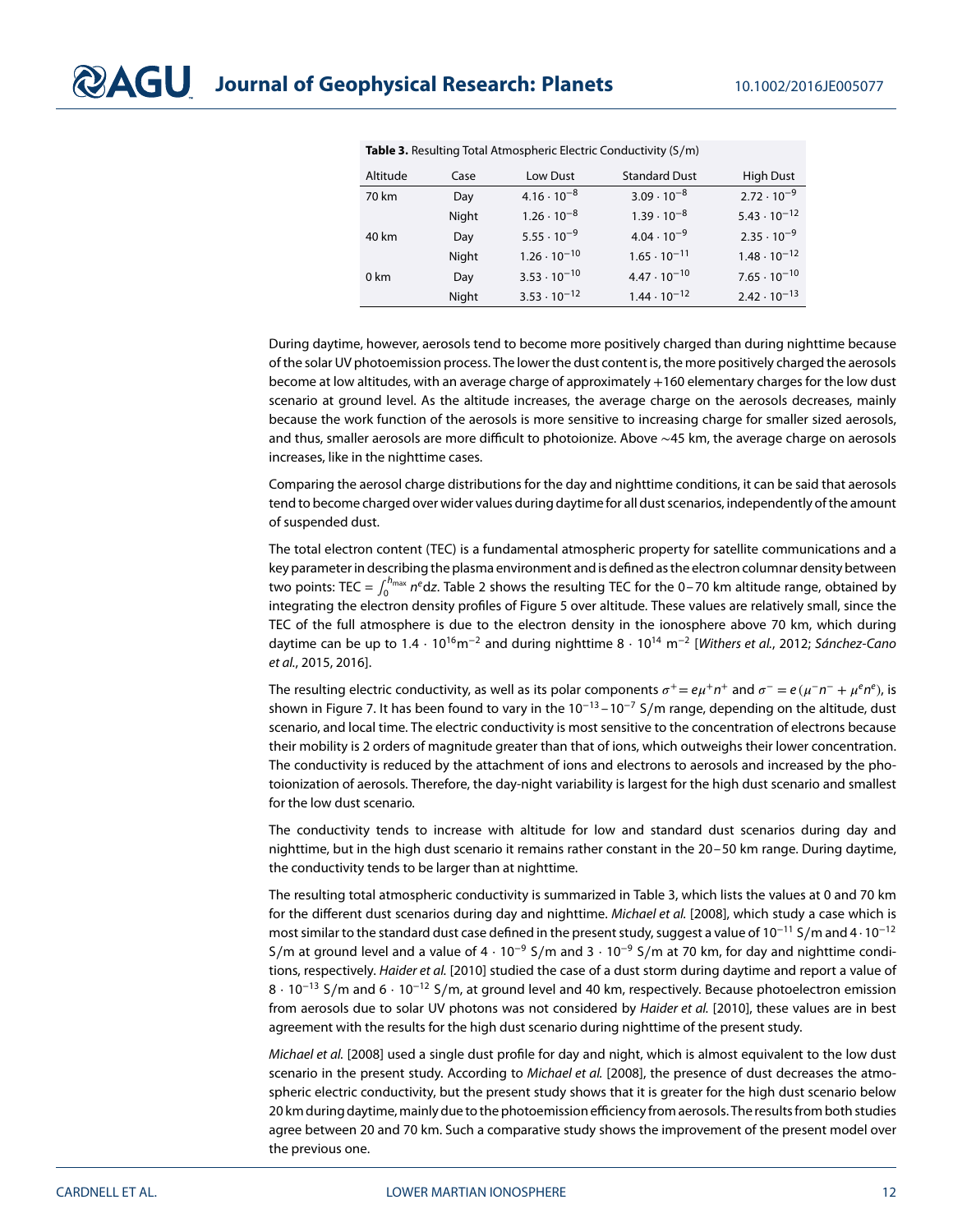### **6. Conclusions**

The concentration of ions, electrons and charged aerosols has been obtained in the lower ionosphere of Mars (0–70 km) with a new photochemical model that takes into account the effect of suspended dust for different dust scenarios during day and nighttime, at the landing site and epoch of the ExoMars 2016 mission. It has been found that during daytime, aerosols tend to become positively charged due to electron photoemission and, during nighttime, tend to charge negatively due to electron attachment. The most dominant day-night variability in ion and electron concentration occurs for the high dust scenario. The atmospheric electric conductivity has been found to vary in the 10<sup>-13</sup> –10<sup>-7</sup> S/m range, depending on the altitude, dust scenario, and local time. These results are of fundamental importance for atmospheric electricity problems, as well as electrification processes on landers and rovers. The study of the Schumann resonances of Mars with the computed conductivity profiles is a planned future work. The TEC corresponding to the lower ionosphere of Mars has been found to be 3 orders of magnitude smaller than that corresponding to the atmosphere above 100 km. The concentration of ions and electrons at ground level has been found to vary between  $6 \cdot 10^4$  m<sup>-3</sup> and 3 ⋅ 10<sup>9</sup> m<sup>-3</sup>. These values characterize the electric environment in which micro-ARES will operate, which is essential to its data analysis and interpretation.

#### **Acknowledgments**

The authors thank the ESA/ESTEC Science Faculty for support. S. Cardnell acknowledges the ESA Young Graduate Trainee program. The atmospheric properties used in the present study have been taken from the Mars Climate Database (MCD) www-mars.lmd.jussieu.fr/.

#### **References**

Arijs, E. (1992), Stratospheric ion chemistry—Present understanding and outstanding problems, Planet. Space Sci., 40, 255–270, doi:10.1016/0032-0633(92)90064-U.

- Banks, P., and G. Kockarts (1973), Aeronomy, vol. 2 in Aeronomy, Academic Press, New York.
- Bazilevskaya, G. A., et al. (2008), Cosmic ray induced ion production in the atmosphere, Space Sci. Rev., 137, 149–173, doi:10.1007/s11214-008-9339-y.
- Berthelier, J. J., R. Grard, H. Laakso, and M. Parrot (2000), ARES, atmospheric relaxation and electric field sensor, the electric field experiment on NETLANDER, Planet. Space Sci., 48, 1193–1200, doi:10.1016/S0032-0633(00)00103-3.

Cardnell, S., G. Déprez, O. Witasse, F. Montmessin, J.-J. Berthelier, F. Cipriani, A. J. Ball, and F. Esposito (2016), Micro-ARES, the electric field and conductivity sensor for ExoMars 2016: Atmospheric interaction simulations, in Spacecraft Charging Technology Conference in Noordwijk, **Netherlands** 

- Déprez, G., et al. (2014), Micro-ARES, an electric field sensor for ExoMars 2016: Electric fields modelling, sensitivity evaluations and end-to-end tests, in Eighth International Conference on Mars, LPI Contributions, vol. 1791, p. 1290, Pasadena, Calif.
- Déprez, G., et al. (2015a), Micro-ARES, an electric field sensor for ExoMars 2016, in European Planetary Science Congress 2015, vol. 10, EPSC2015-508, Nantes, France, 27 Sept.–2 Oct.
- Déprez, G., S. Cardnell, F. Montmessin, O. Witasse, F. Cipriani, A. J. Ball, and F. Esposito (2015b), Micro-ARES, the electric field sensor for ExoMars 2016: Atmospheric interaction simulations, in COMSOL Conference, Grenoble, France.
- Elrod, M. J. (2003), A comprehensive computational investigation of the enthalpies of formation and proton affinities of  $C_4H_7N$  and C<sub>3</sub>H<sub>3</sub>ON compounds, Int. J. Mass Spectrom., 228, 91-105, doi:10.1016/S1387-3806(03)00247-1.
- Feuerbacher, B., and B. Fitton (1972), Experimental investigation of photoemission from satellite surface materials, J. Appl. Phys., 43(4), 1563–1572, doi:10.1063/1.1661362.
- Forget, F., F. Hourdin, R. Fournier, C. Hourdin, O. Talagrand, M. Collins, S. R. Lewis, P. L. Read, and J.-P. Huot (1999), Improved general circulation models of the Martian atmosphere from the surface to above 80 km, J. Geophys. Res., 104, 24,155–24,176, doi:10.1029/1999JE001025.

Grandin, M., P.-L. Blelly, O. Witasse, and A. Marchaudon (2014), Mars Express radio-occultation data: A novel analysis approach, J. Geophys. Res. Space Physics, 119, 10,621–10,632, doi:10.1002/2014JA020698.

Grard, R. (1995), Solar photon interaction with the Martian surface and related electrical and chemical phenomena, Icarus, 114, 130-138, doi:10.1006/icar.1995.1048.

Gunn, R. (1954), Diffusion charging of atmospheric droplets by ions, and the resulting combination coefficients, J. Atmos. Sci., 11, 339-347, doi:10.1175/1520-0469(1954)011*<*0339:DCOADB*>*2.0.CO;2.

Gurnett, D. A., et al. (2005), Radar soundings of the ionosphere of Mars, Science, 310, 1929–1933, doi:10.1126/science.1121868.

Haider, S. A. (1997), Chemistry of the nightside ionosphere of Mars, J. Geophys. Res., 102, 407–416, doi:10.1029/96JA02353.

Haider, S. A., V. Sheel, M. D. Smith, W. C. Maguire, and G. J. Molina-Cuberos (2010), Effect of dust storms on the D region of the Martian ionosphere: Atmospheric electricity, J. Geophys. Res., 115, A12336, doi:10.1029/2010JA016125.

Hassler, D. M., et al. (2014), Mars' surface radiation environment measured with the Mars science laboratory's curiosity rover, Science, 343, 1244797, doi:10.1126/science.1244797.

Hoppel, W. A., and G. M. Frick (1986), Ion-aerosol attachment coefficients and the steady-state charge distribution on aerosols in a bipolar ion environment, Aerosol Sci. Technol., 5(1), 1–21, doi:10.1080/02786828608959073.

Jakosky, B. M., et al. (2015), The Mars Atmosphere and Volatile Evolution (MAVEN) Mission, Space Sci. Rev., 195, 3-48, doi:10.1007/s11214-015-0139-x.

Kuhn, W. R., and S. K. Atreya (1979), Solar radiation incident on the Martian surface, J. Mol. Evol., 14, 57–64.

Lorenz, R. D., A. J. T. Jull, T. D. Swindle, and J. I. Lunine (2002), Radiocarbon on Titan, Meteorit. Planet. Sci., 37, 867–874, doi:10.1111/j.1945-5100.2002.tb00861.x.

- Meyerott, R. E., J. B. Reagan, and R. G. Joiner (1980), The mobility and concentration of ions and the ionic conductivity in the lower stratosphere, J. Geophys. Res., 85, 1273–1278, doi:10.1029/JA085iA03p01273.
- Michael, M., M. Barani, and S. N. Tripathi (2007), Numerical predictions of aerosol charging and electrical conductivity of the lower atmosphere of Mars, Geophys. Res. Lett., 34, L04201, doi:10.1029/2006GL028434.
- Michael, M., S. N. Tripathi, and S. K. Mishra (2008), Dust charging and electrical conductivity in the day and nighttime atmosphere of Mars, J. Geophys. Res., 113, E07010, doi:10.1029/2007JE003047.

Millour, E., et al. (2015), The Mars Climate Database (MCD version 5.2), in European Planetary Science Congress 2015, vol. 10, EPSC2015-438, Nantes, France, 27 Sept.–2 Oct.